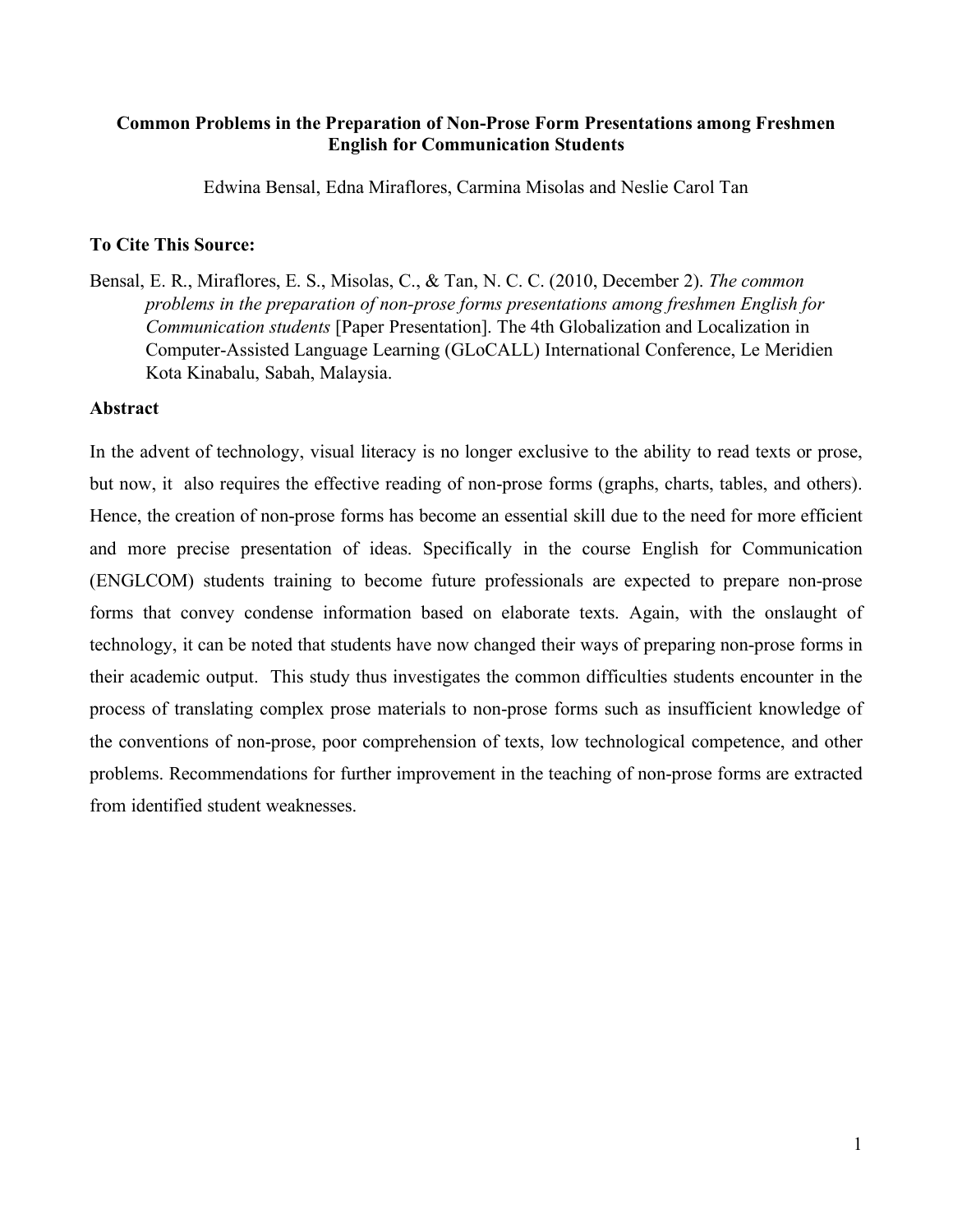## **Introduction**

Communication is a fundamental aspect of the existence of every human. As society progresses, communication becomes more sophisticated. Technology plays an important role to this development and sophistication. Today, people do not just communicate through words and actions but also through photographs, illustrations, diagrams and the like. Our culture is increasingly being "represented and perceived in visual terms" (Feldman, 1977) and our mode of communication progressively being dominated by the same conditions. In fact, with the innovations in computer technology, communication has witnessed and utilized the growing mergence of text, images, and even audio and video elements in the meaning making process (Royce, 2002). Kress (2000) posits that this trend that privileges the visual has seriously revolutionized our "landscape of communication" so much so that almost all published textbooks exhibit two modes of communication: language as writing and image (p. 337).

Recognizing the increasing importance of the visual images has then prompted researchers to acknowledge the need for a heightened and expanded form of visual literacy. Feldman (1976) insists that "understanding visual images has become an *essential skill* [emphasis added] even for those who can read and write well in the language of words" (pp. 199-200) and visual literacy which extends to the Non-Prose Forms (NPFs) can no longer be considered as a mere replacement of conventional literacy which is only limited to prose forms. Emme (2001) further argues "21<sup>st</sup> century critical thinkers in teaching and research need to be opened [sic] to visual communication as a significant aspect of academic and educational work" (p. 57). Researchers in the field of arts, media, and popular culture have echoed the same sentiment and have even strongly "advocated a university curriculum that facilitates student competency in 'reading' visual images, including graphs, photographs, video, maps, and visual models" (Luke, 2003 as cited in Thomas, Place, & Hillyard, 2008).

The clamor to adjust to the visual trend is further intensified by studies that have been conducted exploring how learners and teachers employ visual literacy and how this has maximized their learning experience: Emme (2001) investigated the use of visuals in activist art education and connected this to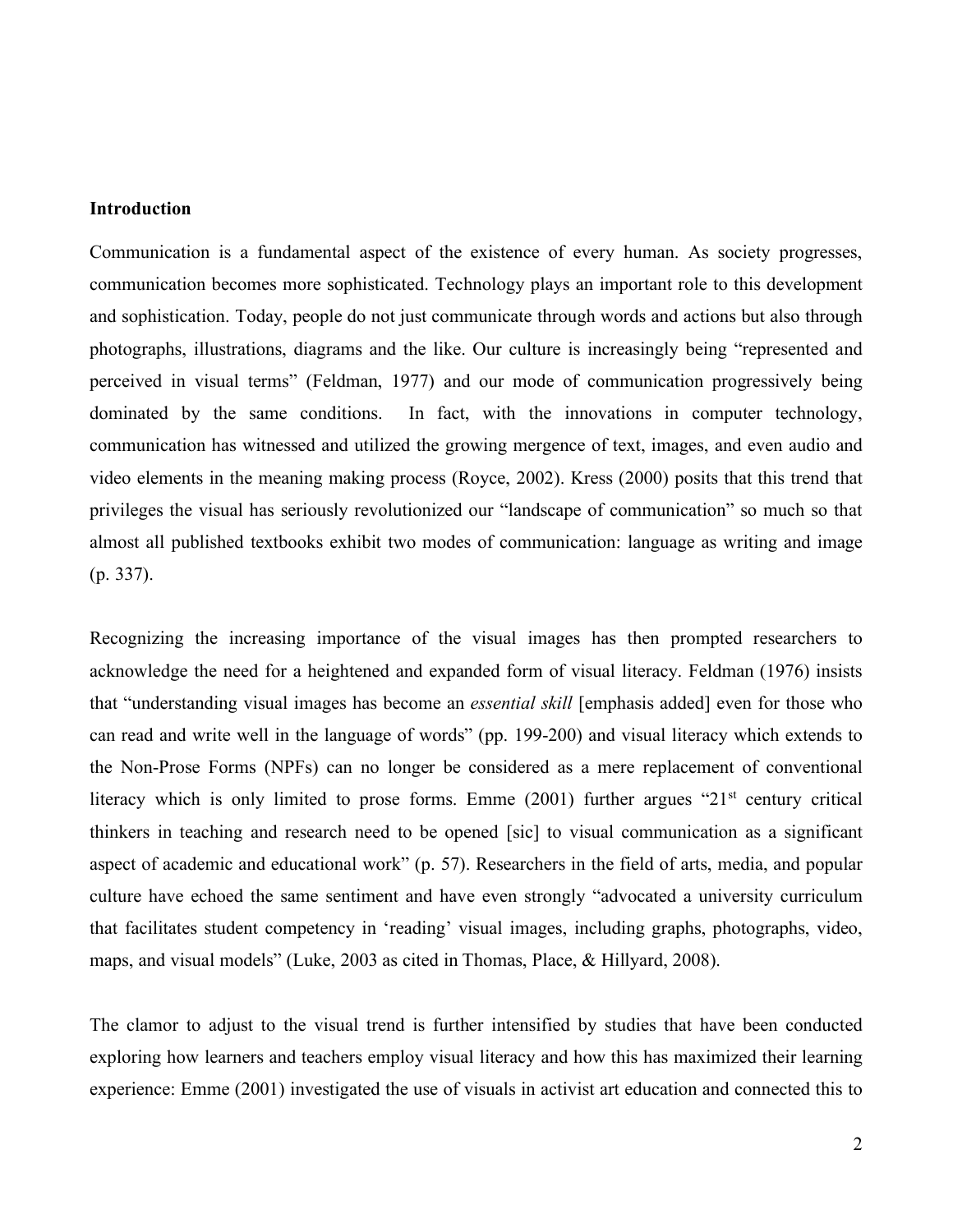the promotion of the students' critical thinking skills; Kress (2000) and Royce (2002) contextualized the multimodalities in science textbooks; and researchers Place, Thomas, & Hillyard have published a two-part paper studying how visual images are used in the classroom setting to promote students' skills (Winter, 2008) as well as enhance the social context for learning (Spring, 2008). The favorable results of these studies towards the significance of visual literacy, not just within the academic setting but much more so in real life, strengthen the advocacy to train people to "see" more clearly and critically.

This insistence helps counteract the unfortunate reality observed by Kress and van Leeuwen (1996 as cited in Royce, 2002) that there is still a "staggering inability on all our parts to talk and think in any serious way about what is actually communicated by means of images and visual design" (p.16). Moreover, the firm resolve to promote visual literacy in higher education addresses and assails the prevailing misconception that "language is paradigmatic for meaning and that images simply entertain or illustrate, providing a respite from serious academic work… useful only in scaffolding early literacy development, but not valuable as a tool for adolescent and adult learning" (Thomas, Place, & Hillyard, 2008, pp. 23-24).

Images and diagrams are Non-Prose Forms (NPFs) that can further enhance the writer's creative skills as NPFs enrich the meaning of any prose writing. Likewise, this can develop the readers' cognitive skills by creating a nexus of ideas between the text and the image. Suffice to say, NPFs can be a medium to enhance the holistic learning and presentation of every individual.

De La Salle University-Manila, as an esteemed tertiary institution in the Philippines, likewise recognizes the importance of honing its students' visual literacy, realizing the need for its graduates to not only read NPFs later on in their respective professions, but to actively create them as well. Hence, the basic course English for Communication (ENGLCOM) devotes one whole week (4 sessions / 6 hours) solely for the instruction and application of NPFs.

The current study aims to move one step further: to investigate the participants' visual literacy in not just perceiving a visual stimulus, but requiring them to translate it into another non-prose form that fits a specific prompt. It is as Royce (2002) has asserted: "making sense of (and constructing texts) requires the ability to understand the combined potential of various modes of making meaning" (p.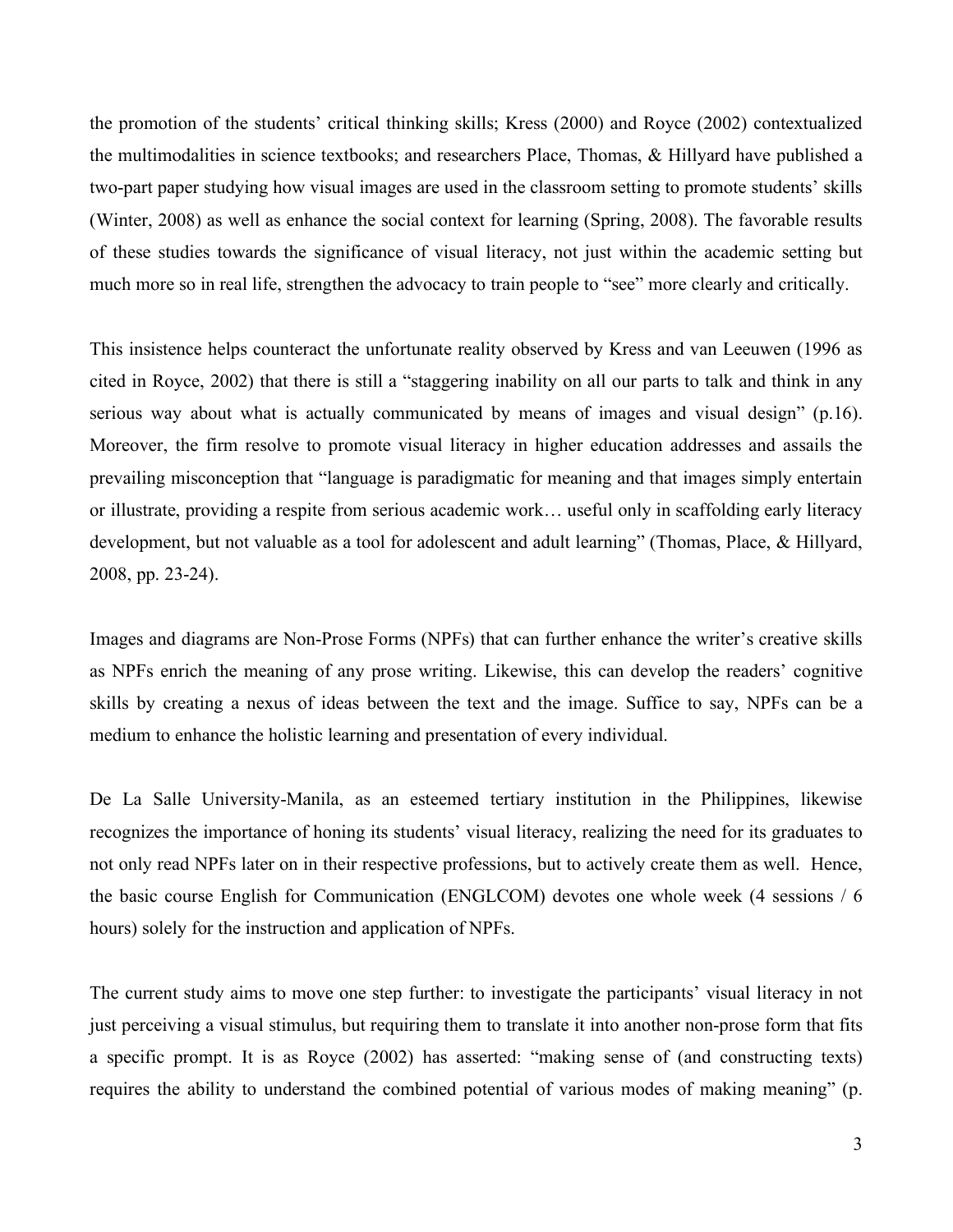192). And as Kress (2000) has asserted, the work of the text maker (or as in this case the creator of NPFs) is transformative and is a reliable indicator of a person's visual literacy. On the basis thereof, this study hopes to answer the following research questions:

- 1. How efficient are the students in interpreting and creating NPFs?
- 2. What are the common difficulties students encounter in translating complex prose material to NPFs?
- 3. What are the implications of these results to the teaching of NPFs and the creation of NPFs?

# **Methodology**

### *Materials*

This study based its key lecture on the textbook (*Critical Thinking Through Reading and Writing*, Chapter 3: The Non-Prose Forms) used in the course. One of the Tables from "Beyond Stereotypes: Rebuilding the Foundation of Beauty Beliefs (Findings of the 2005 Dove Global Study) Commissioned by Dove, a Unilever Beauty Brand" was used as the prompt for the activity. Lastly, this research likewise used the non-prose interpretations of the prompt done by the students.

#### *Instruments*

The researchers established the criteria for evaluating the non-prose interpretations done by the students by identifying problem areas distinct in the preparation of NPFs: Understanding the Prompt, Interpreting the Data, Manipulating the Data, Deciding on the Right NPF and Manipulating the Software. These Problem Areas were, in turn, rated according to the following: Excellent, Average and Poor.

The researchers also created a short survey form examining the aspects of the task that the students found easy and difficult. This self-evaluation serves as an assessment of how students perceive their own performance.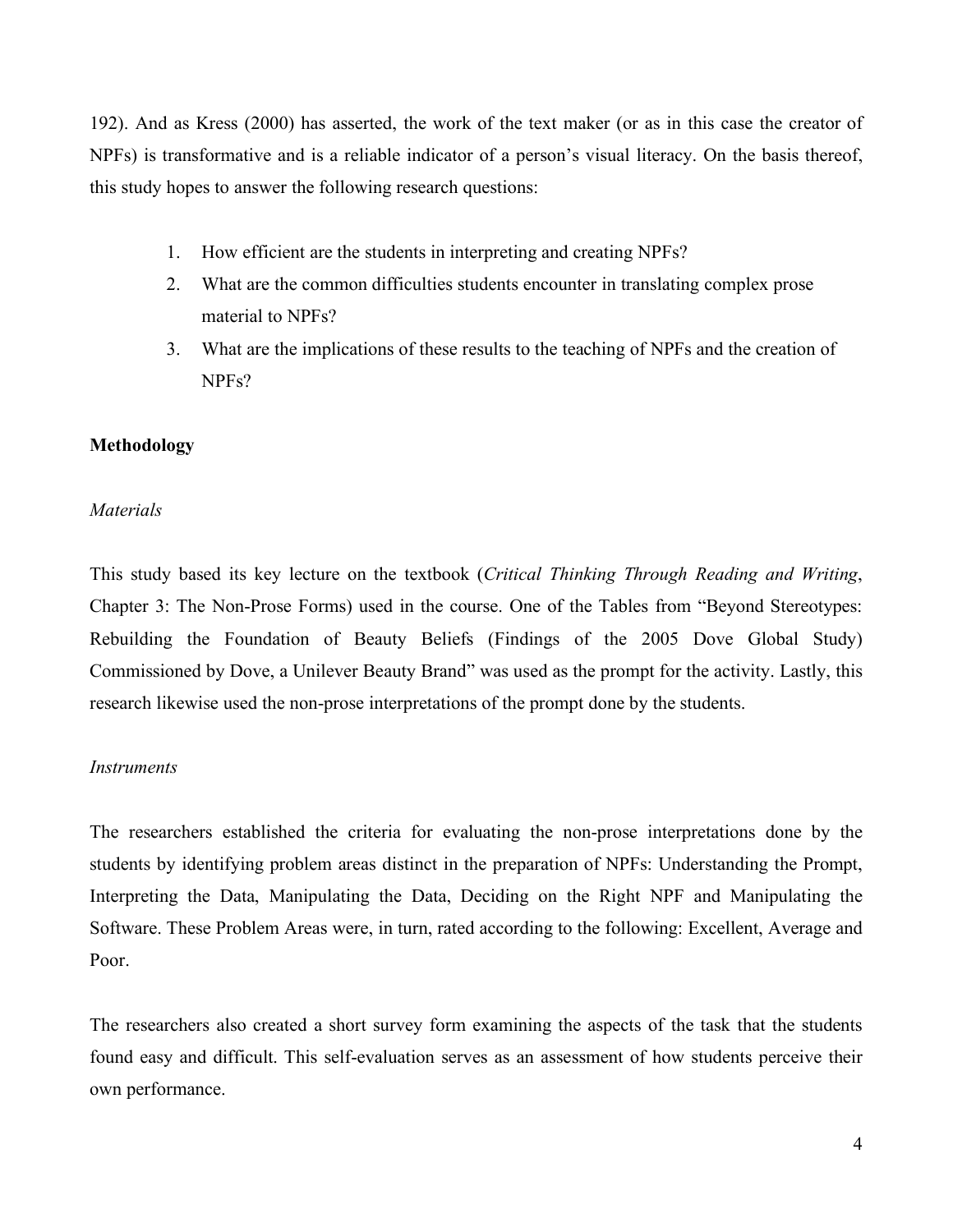# *Participants*

The participants were first year college students from eight English 1 (ENGLCOM) classes in De La Salle University-Manila. Each class had an average of 20 students each and had a mix of male and female students from different colleges.

### *Procedure*

- 1. As part of the topics for discussion in the ENGLCOM subject, a lecture based on the textbook used in the course (Critical Thinking Through Reading and Writing, Chapter 3: The Non-Prose Forms) about the use of and how to interpret NPF was given by the teachers.
- 2. An assignment using the prompt was given to the students with the instruction to interpret and to illustrate the prompt using an appropriate NPF through the use of a software.
- 3. Upon submission of their works, the students were asked to fill-out a survey form exploring the aspects of the tasks they found easy and difficult.
- 4. The NPF assignments were sorted, discarding as not valid the manually done NPF illustrations.
- 5. The valid NPF illustrations were sorted and categorized based on criteria as:
	- a. Excellent when it used appropriate NPF, included complete and accurate data, summarized data and addressed the prompt.
	- b. Average when it used appropriate NPF but failed to summarize the data, and showed insufficient knowledge of NPF conventions
	- c. Poor when it misinterpreted the prompt, used inappropriate NPF, and showed poor knowledge of NPF conventions.
- 6. The frequency count of results fitting into each category was tallied and its percentage computed.
- 7. The areas of difficulties were noted and tallied.
- 8. The self-reported areas of ease and difficulty were also counted.

#### **Results and Discussion**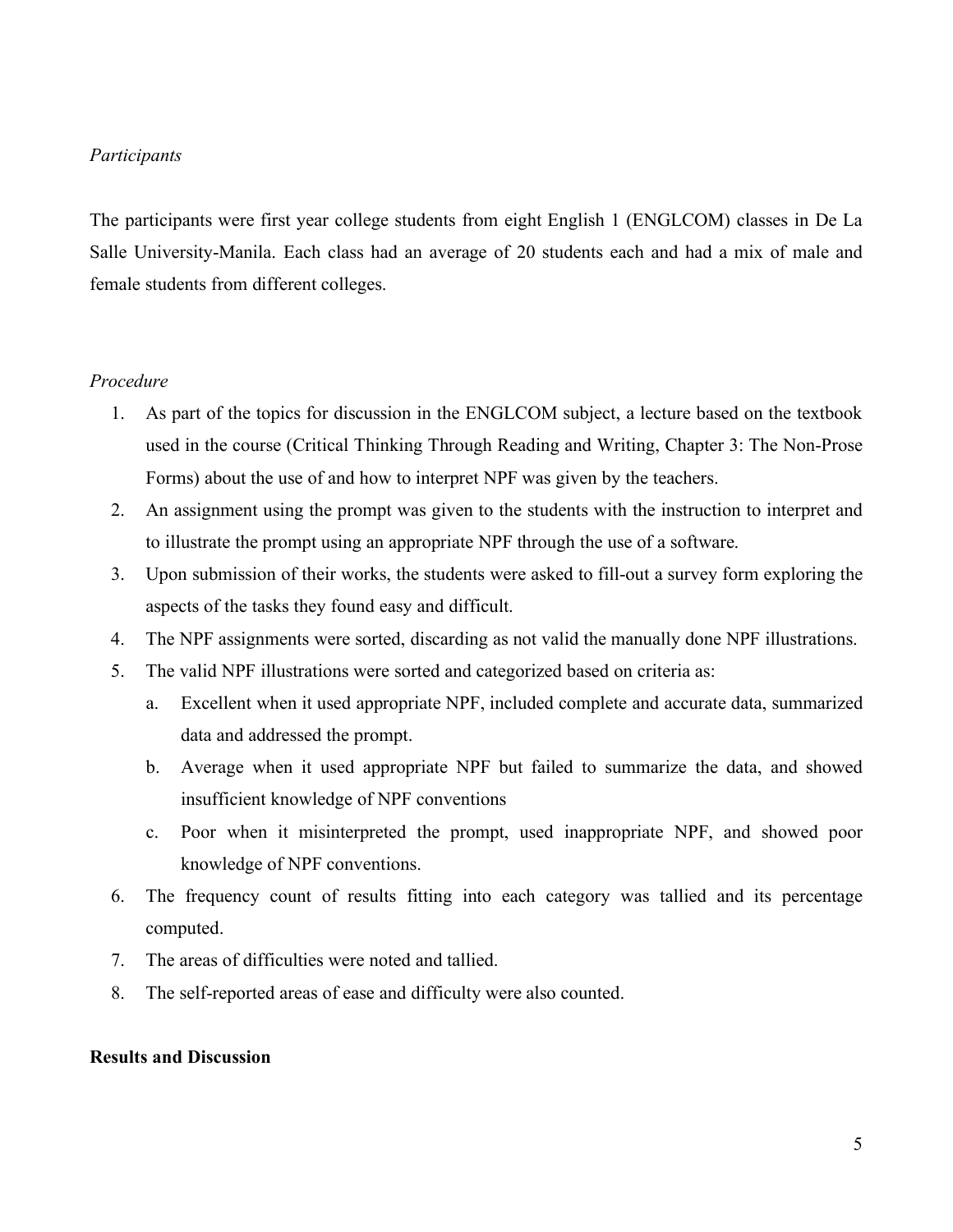Although strict instructions were given to the students for the preparation of their NPFs, many students still failed to comply with the requirement of using the computer to create their assignments. Hence, only 145 papers were deemed acceptable for study. These papers were then sorted according to the quality of the NPF created.

*A. The Students' Efficiency in Interepreting and Creating NPFs*

Table 1*. Ranking of Students According to the Quality of their Non-Prose Forms*

| Ranking   |          |
|-----------|----------|
| Excellent | 12(8%)   |
| Average   | 94 (65%) |
| Poor      | 39 (27%) |
| T         | 145      |

Table 1 summarizes the three classifications of the students according to the quality of their NPFs. As can be seen above, the Excellent group barely even reached 10% of the total number of participants, while the Poor group is more than twice the number of the excellent group. This result is quite alarming because despite the week-long teaching and practice tasks, very few exhibited the expected proper output: using the appropriate non-prose form; including complete and accurate data; summarizing the data; and addressing the prompt. Furthermore, the Poor group misinterpreted the prompt, used inappropriate non-prose form, and displayed poor knowledge of the NPFs conventions. Overall, the proficiency of the students in translating data into appropriate and comprehensible NPFs is clearly insufficient, thus needing further assistance.

# *B. The Students' Common Difficulties Encountered in Translating Prose to NPFs*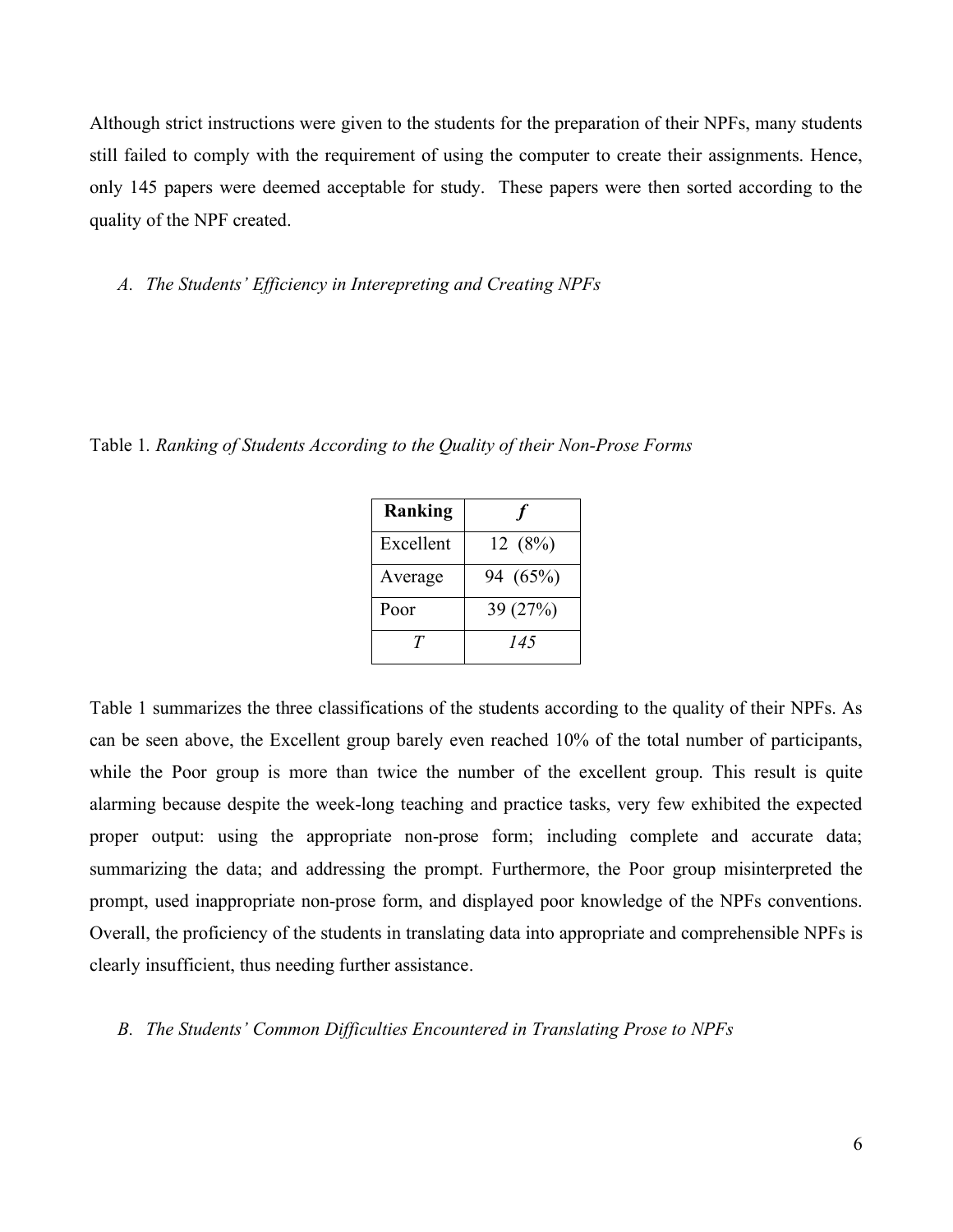In order to provide this much needed guidance, the specific weaknesses were determined. The study reveals the following:

| <b>Common Difficulties</b>                   |             |
|----------------------------------------------|-------------|
| Understanding the prompt                     | 159 (43%)   |
| Manipulating the software                    | 118 (32%)   |
| Deciding on the appropriate non-prose forms  | 42 $(11\%)$ |
| Knowledge of the non-prose forms conventions | 34(9%)      |
| Interpreting the data                        | 19(5%)      |
| Manipulating the data                        | $2(1\%)$    |
| <b>Total Responses</b>                       | 374         |

Table 2. *Common Difficulties of the Students in Producing Non-Prose Forms*

Table 2 presents the common difficulties that students encounter in producing NPFs. As shown, the most dominant problem among the students is the understanding of the prompt garnering almost 50% of the total number of times the listed difficulties occurred. The majority of the cases failed to summarize the data asked in the prompt. The prompt only asks for the activities avoided by *Asian* women when they feel badly about their looks. However, most still included non-Asian countries and/or separately presented the three Asian countries, thus revealing the lack of understanding of the prompt given.

Another salient area of difficulty is the apparent lack of skill in manipulating the software (Microsoft Excel, Microsoft Word, SAS, Paint, and others). This fact is manifested in a lot of outputs showing handwritten variables and 2-page presentations. These two indicators are what students resorted to most likely because of unfamiliarity with the technical aspects of the software: (1.) they did not know how to input certain essential variables; and/or (2.) they are not aware of how to condense the data into a one-page non-prose form. Interestingly, the students may know the conventions of a non-prose form like the necessary variable to include as well as the placement (thus their handwriting attempts), but it is the lack of skill in the use of the technology that hinders them from executing the task properly and presenting the appropriate output.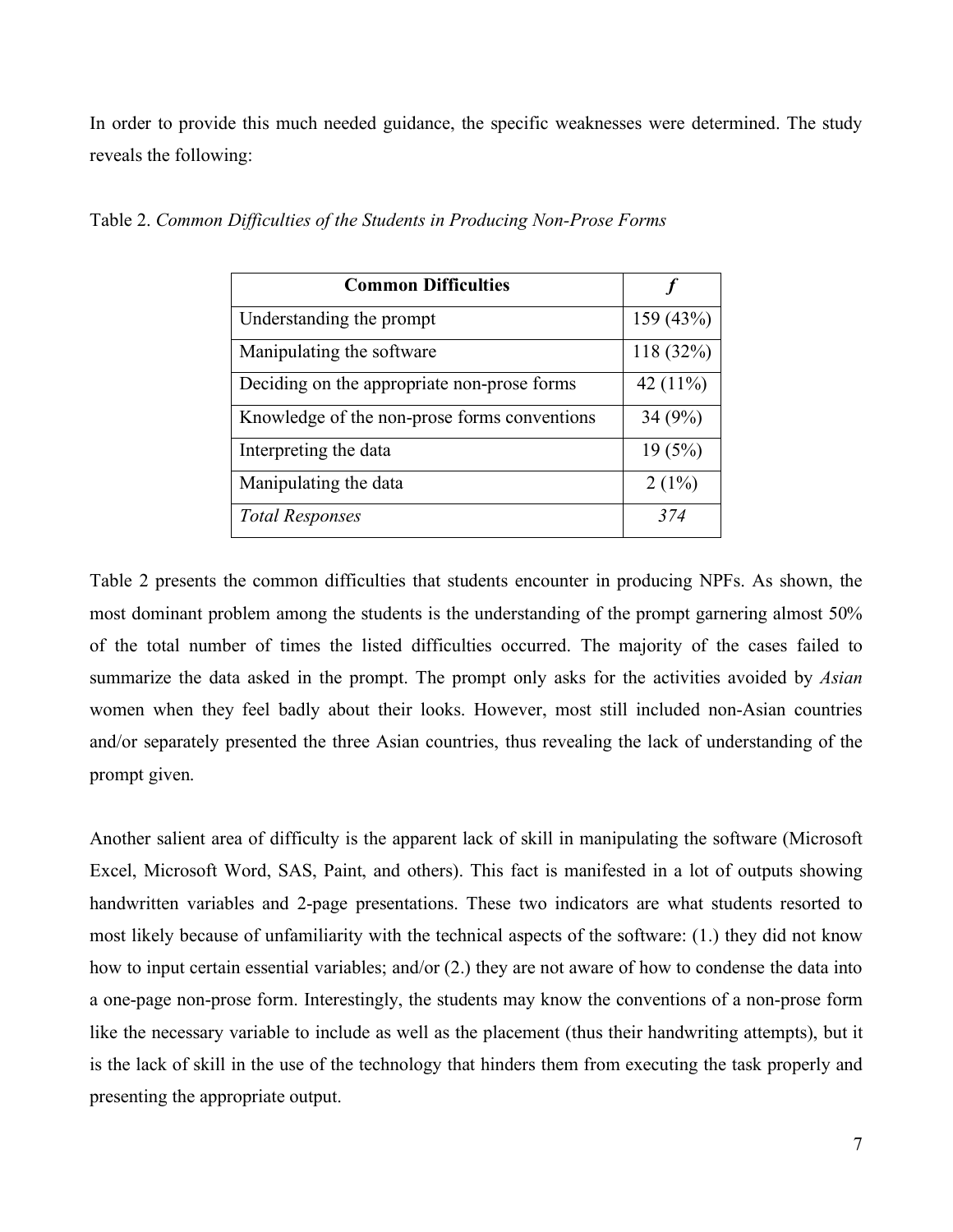| <b>Aspects of the Task</b>           | <b>Easy</b> | <b>Difficult</b> |
|--------------------------------------|-------------|------------------|
| Understanding the prompt             | $*63\%$     | 19%              |
| Interpreting the data                | $*70\%$     | $22\%$           |
| Manipulating the data                | 40%         | 35%              |
| Deciding on the right non-prose form | 49%         | 45%              |
| Manipulating the software            | $*59\%$     | 30%              |
| Phrasing labels and titles           | 57%         | 20%              |

Table 3*. Self-Reported Competencies and Difficulties of the Students*

Table 3 displays the perceived levels of ease and difficulty of the students in accomplishing the different aspects of the assigned non-prose form task. It can be quickly noted that they generally find the task easy (with the Easy column consistently garnering higher percentages than the difficult column in all aspects of the task). Surprisingly, the top two areas of difficulty the researchers noted earlier are apparently part of the top three easiest aspects of the tasks according to the students' selfevaluations: more than half of the total participants considered both understanding the prompt and manipulating the software as "easy." This result is quite troubling for it reveals the students' baseless/misguided confidence on in their own skill in creating NPFs.

# *C. Implications of the Study*

Visual literacy transcends mere comprehension of conventional prose but requires the keen perception of non-prose texts (Feldman, 1976). Failure to acquire this literacy may cripple them as a communicator in a world increasingly dominated by visuals (e.g. tables, charts, maps, graphs, exhibits, and other forms). The different fields of specialization such as business, engineering, information system, liberal arts and others require both prose and NPFs in the creation and negotiation of meanings (Royce, 2002). Hence, it will be highly challenging to function as credible professionals if they cannot perceive nor construct clear and comprehensible NPFs.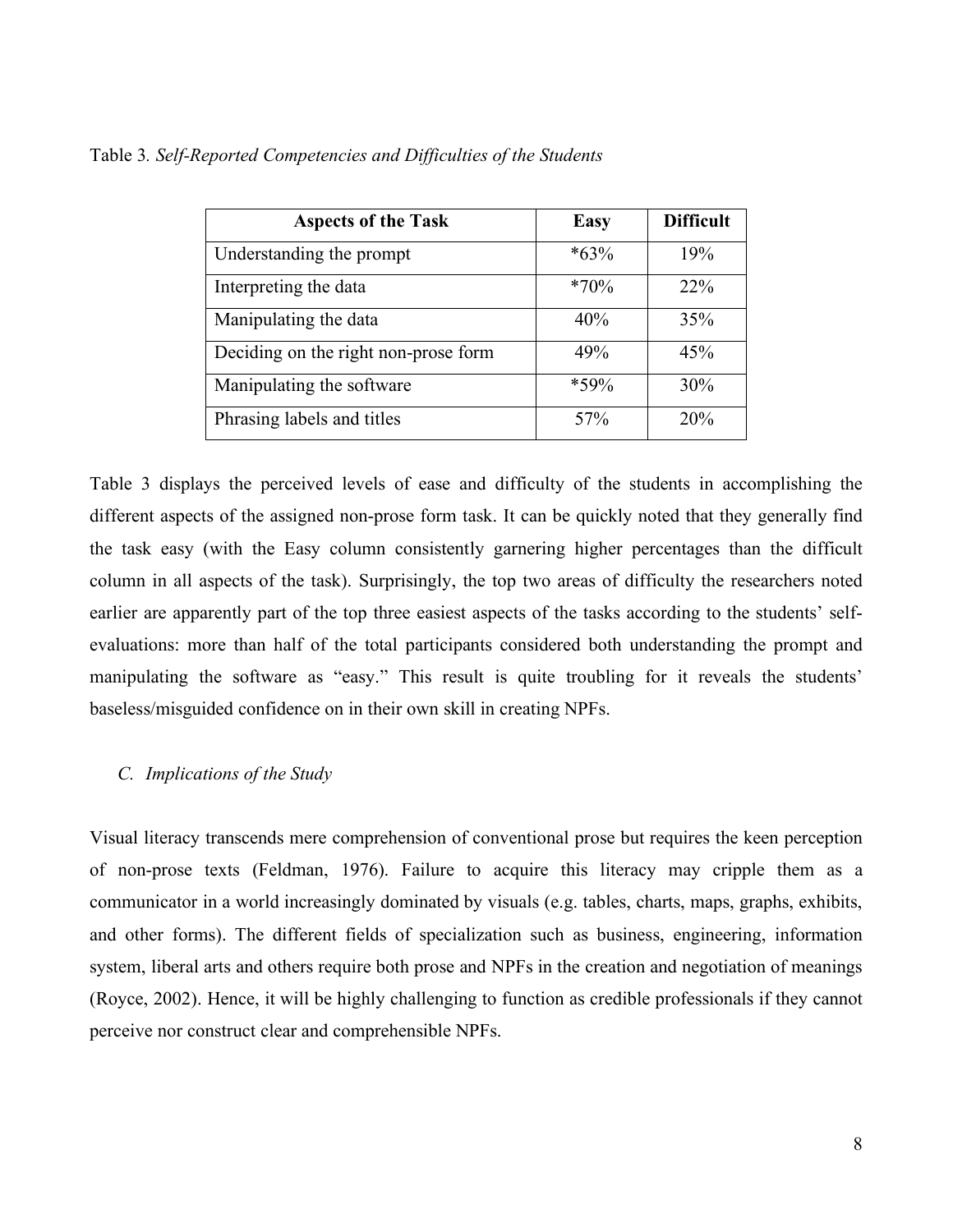In consideration of the foregoing, this study clearly reveals the need to enhance the instruction of NPFs in order to ensure that students would truly develop their visual literacy. The non-prose form instruction must be accompanied by basic technological instruction since this study reveals that even if the students have been exposed to the NPF conventions, without proper knowledge of the software and the functions of its features, they may not be able to produce the appropriate and complete NPFs. In relation to that, varied activities are also suggested in order to immerse the students with the visual literacy they need to acquire.

# **Conclusion**

As communication is getting more complicated, it is vital that education stakeholders find ways and strategies to make it simple yet precise. This paper highlights the importance of visual literary in line with interpreting and creating NPFs and data commentaries. Based on the results, there is a need to enhance the instruction of NPFs to further develop students' visual literacy. Further, NPF instruction must be accompanied by basic technological instruction. Imperatively, should students' visual literacy remain stagnant, they may fail to function as credible professionals in the future.